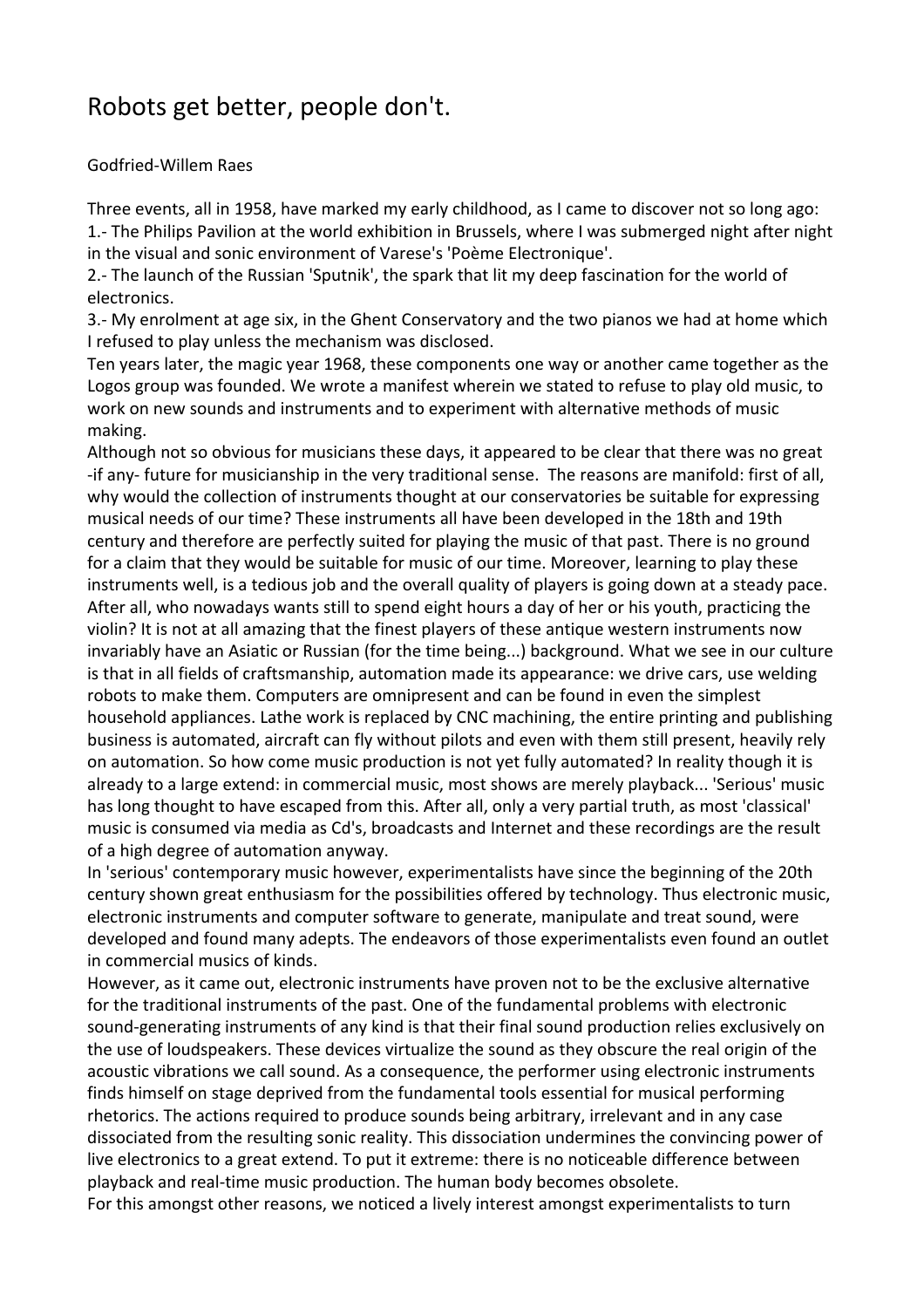'back' to real acoustic sound sources.

In our own career, we have gone through all stages: starting using and designing analog electronic equipment since the late sixties and in the early seventies, delving into digital technology since the very early eighties until we started applying our competence in electronics to real acoustic sound production. This is where the robot orchestra we have been working on since the late eighties comes from. The crucial idea behind it was, and still is, that we wanted to automate the control of the sound source to the largest possible extend, yet always preserving the acoustical sound production. Thus amplification became our initial taboo as it would introduce the loudspeaker. Only in the last couple of years, we reintroduced loudspeakers, but now as drivers for acoustic resonators.

The robot orchestra basically consists of two categories of automated musical instruments: at the one hand we have novel sound sources and noise makers and at the other, existing musical instruments that we attempted to automate as fully as possible including many extended possibilities hitherto unimaginable to achieve from the same instruments when played by humans. For a complete description of the orchestra, at the time of this writing consisting of 70 robots, we refer to the catalog available on the Logos Foundation's website [4].

Building acoustical robots is obviously only a very partial answer to the fundamental questions we raised in the introduction to this paper. In particular, the problem of musicianship was in no way touched upon. Moreover, we have been cheeting the reader a bit in that so far we did describe automated acoustic instruments but left out the real robotic aspect they do have. Lets have a throw at it...

It's a trivial fact that no matter what instrumental sound we make, it inherently necessitates motoric action. Our body has to move. No action, no sound. Moreover, the very fact that we move for making sound, is what makes attendence to a live concert performance into a meaningfull ritual. Long before we started the project of the robot orchestra, we developped a system capable of detecting body motion and gesture using Doppler sonar as well as radar technology. The 'invisible instrument' is a completely wireless system based on detailed analysis of reflected waves by the naked human body if exposed to ultrasonic or microwave radiation. The recognition software is largely based on fuzzy logic for classification of gesture properties. A defined set of about twelve expressive gestures can be recognized. Namuda dance technique [3] requires a mutual adaptation of the performer and the software parameters. In order to make the study of Namuda dance possible, we have designed a series of études in which each single gesture prototype can be practised. Since visual feedback to the performer is very problematic in the context of performance, for it greatly hinders freedom of movement and is by nature too slow, we have opted for auditory display. The robot orchestra as we have designed and built it, makes a good platform for such auditory display, particularly since the sounds are not virtual (loudspeakers) but real acoustic sounds emanating from real physical objects. In fact just about any musical instrument can be seen as an example for auditory display as it by its very nature truthfully converts a certain subset of fine motor skills and gestures into sound. The gestures underlying music practice may very well constitute a basis for the embodiment underlying the intelligibility of music. [5] The motor skills and gestures entailed by playing traditional musical instruments are obviously instrumental in nature. They are dictated by the mechanical construction of the instrument. Therefore, as an extension of the body, an instrument can, at most, be a good prosthesis. By removing the necessity of a physical object, the body becomes the instrument. But this in no way removes the need for motor skill and gestural control.

#### 1. Namuda études and recognisable gesture prototypes

 Each gesture prototype is mapped to a different subset of responding robots. In this respect, the study of Namuda gestures is quite similar to the study of any musical instrument. A certain level of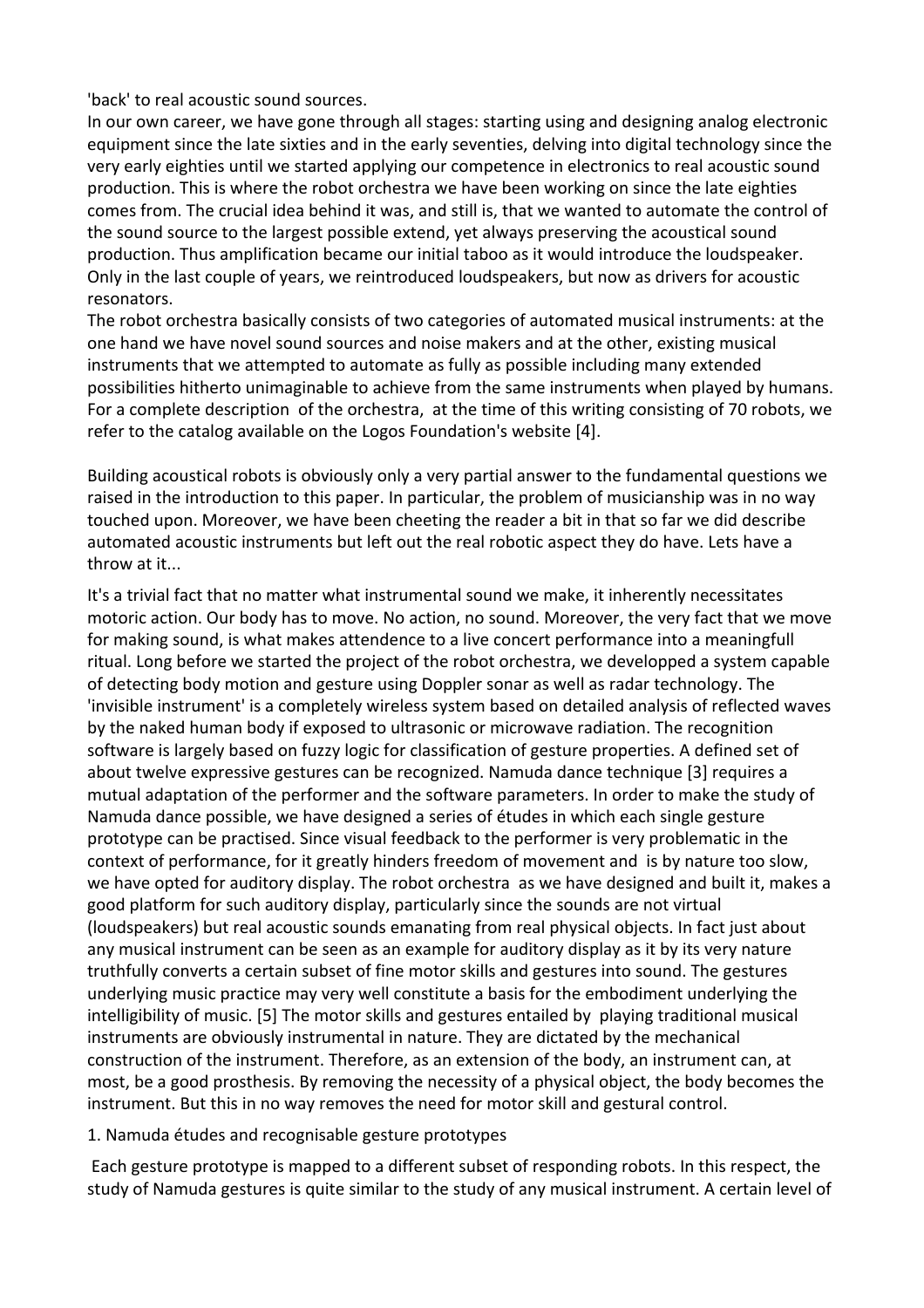fine motor control has to be developed in the player. Only once that level has been reached can the recognition software be modified by changing the parameters slightly. One would never buy a new and better violin for a child every time it makes a handling and playing mistake. Only once it knows the basics reasonably well should buying a better instrument become an option. Fortunately, in the case of the invisible instrument, we do not have to buy a new instrument but we can improve the software and adapt it to the player. This last possibility opens a whole new perspective for future developments in instrument building.

These are the gesture prototypes:

- Speedup
- Slowdown
- Expanding
- Shrinking
- Steady
- Fixspeed
- Collision
- Theatrical Collision Smooth (roundness)
- Edgy
- Jump (airborneness)
- Periodic
- Freeze (no movement)

Parallel to these recognition-based gesture properties, the implementation also offers a full set of very direct mappings of movement parameters on sound output:

- moving body surface: The most intuitive mapping for this parameter seems to be to sound volume or density.
- speed of movement: The most intuitive mapping for this parameter seems to be to pitch.

- spectral shape of the movement: The most intuitive mapping for this complex parameter seems to be to harmony.

● acceleration of the movement: The most intuitive mapping for this parameter seems to be to percussive triggers.

Of course there is nothing mandatory in the way the mappings of gestural prototypes have been laid out in these études. It is pretty easy to devise mappings more suitable for use out of the context of our own robot orchestra. The simplest alternative implementations consist of mappings on any kind of MIDI synth or sampler. However mapping the data from our gesture recognition system to real time audio streams (as we did in our 'Songbook' in 1995, based on human voice sound modulation via gesture) is an even better alternative.

## 2. Extending the time frame

The gesture prototypes practised in the études reflect a gestural microscale in the time domain. Their validity may be as short as 7 ms and can for most properties seldom exceed 2 seconds. The only gesture properties that can persist over longer time spans are freeze, periodic, edgy, smooth, fluent and fixspeed. Some can, by their nature, only be defined over very short time intervals: airborne and collision. These gesture prototypes are to be compared to what phonemes are in spoken language, although they already carry more meaning than their linguistic counterparts. Meaning here being understood as embodied meaning.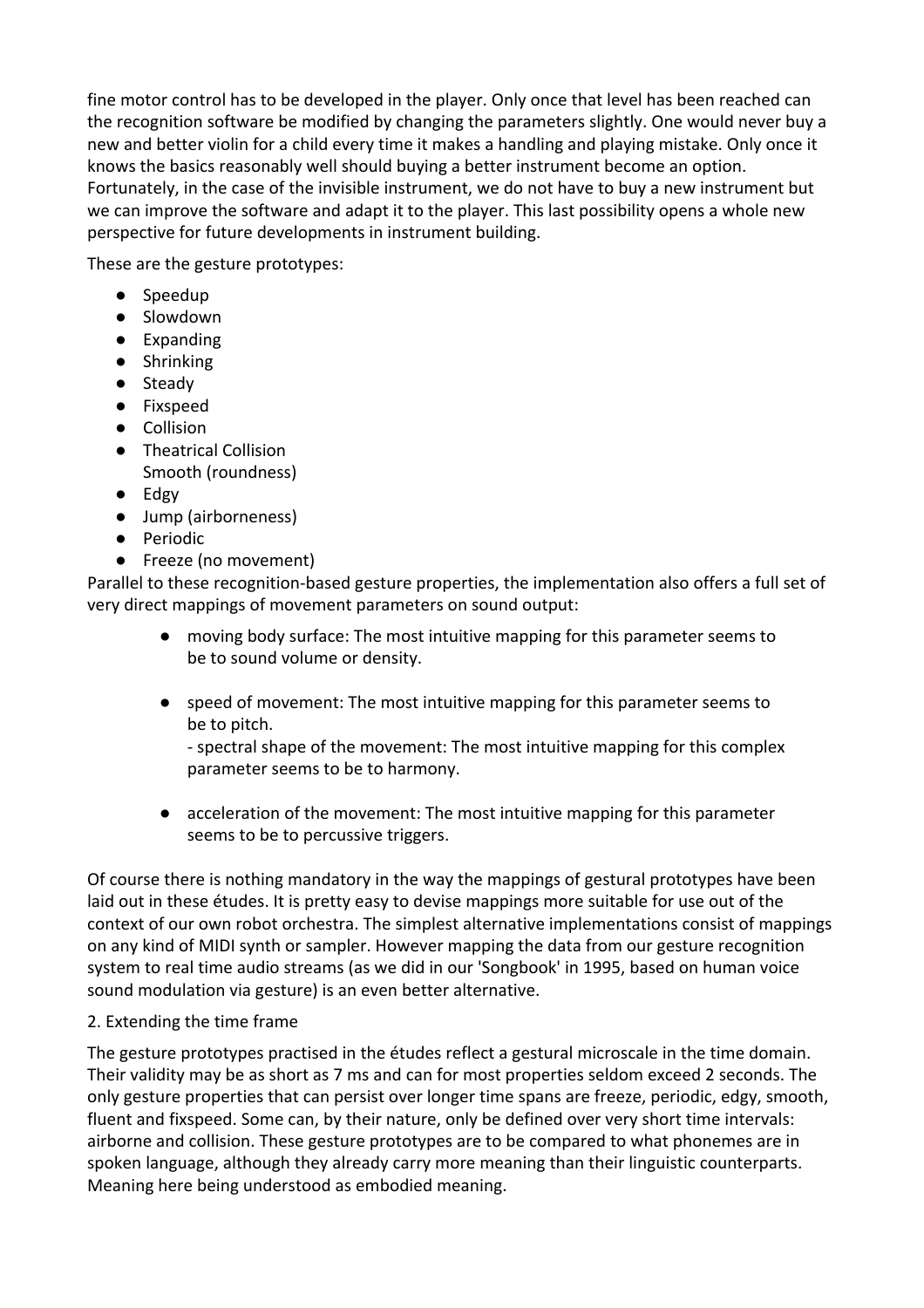By following assignment and persistence of the gesture prototypes over longer time spans, say between 500 ms and 5 seconds, it becomes possible to assign expressive meanings to gestural utterances. Here we enter the level of words and short sentences, to continue using linguistic terminology as a metaphor. When we ask a performer to make gentle movements in order to express sympathy, then the statistical frequency of a limited subset of gesture properties will go up significantly. When we ask for aggression, the distribution will be completely different.

3. Relation to other dance practices.

Although as soon as we gained some insight in the potential for dance offered by our technology – in the mid nineteen-seventies – we carried out artistic experiments with dancers trained in classical ballet as well as modern dance, we quickly found out that such an approach to dance was unsuitable to work well with this technology. Classical dance forms concentrate on elegance and – in general – avoid collision and a sense of mass. Position in space and visual aspects are very dominant. Immediately alternative dance practices came into consideration. In the first place butoh dance, an avant-garde dance practice with its roots in Japan, where we also came in contact with it (through Tari Ito). Thus we got in contact with dancers such as Min Tanaka, Tadashi Endo and Emilie De Vlam. This has led to quite a considerable list of collaborative performances. However, butoh is only vaguely defined from a technical dance point of view. Its non-avoidance of roughness, its nakedness [6] and its concentration on bodily expression, leaving out any distracting props and requisites, formed the strongest points of attraction. Only in some forms of contact improvisation did we find other links, but in this dance form we ran into problems with our technology, which is not capable of distinguishing the movements of more than a single moving body at the same time. As far as couple dances go, we have also investigated tango, in part also because we happen to be a tanguero ourselves. In this type of dance the problem of the two inseparable bodies poses less of a problem since movements are always very well coordinated.

4. Interactive composition and choreography

It will be clear that the mastering of Namuda opens wide perspectives for the development of real time interactive composition with a strong theatrical component. Over the 40 years that we have been developing the system, many hundreds of performances have been staged.

The entire Namuda system including the invisible instrument as well as the robot orchestra is open for use by other composers and performers. Scientists interested in research into human gesture are also invited to explore the possibilities of the system.

There is still a lot of work left to be done on improvements on the robots, the hardware and recognition software as well as in terms of its artistic implementations. An open invitation to help machines always getting better. To people this does not seem to apply...

Godfried-Willem Raes

## Endnotes

[1] The complete hardware description of the system can be found at: http://www.logosfoundation.org/ii/Holosound ii2010.pdf. The background to our experimental instrument-building projects is largely taken from "An Invisible Instrument", Godfried-Willem Raes, 1997: http://logosfoundation.org/g\_texts/invisins.html, which deals in greater depth with the philosophy behind the design.

[2] The software gesture recognition layer is decribed in full in this paper: http://www.logosfoundation.org/ii/Namuda\_GestureRecognition.pdf